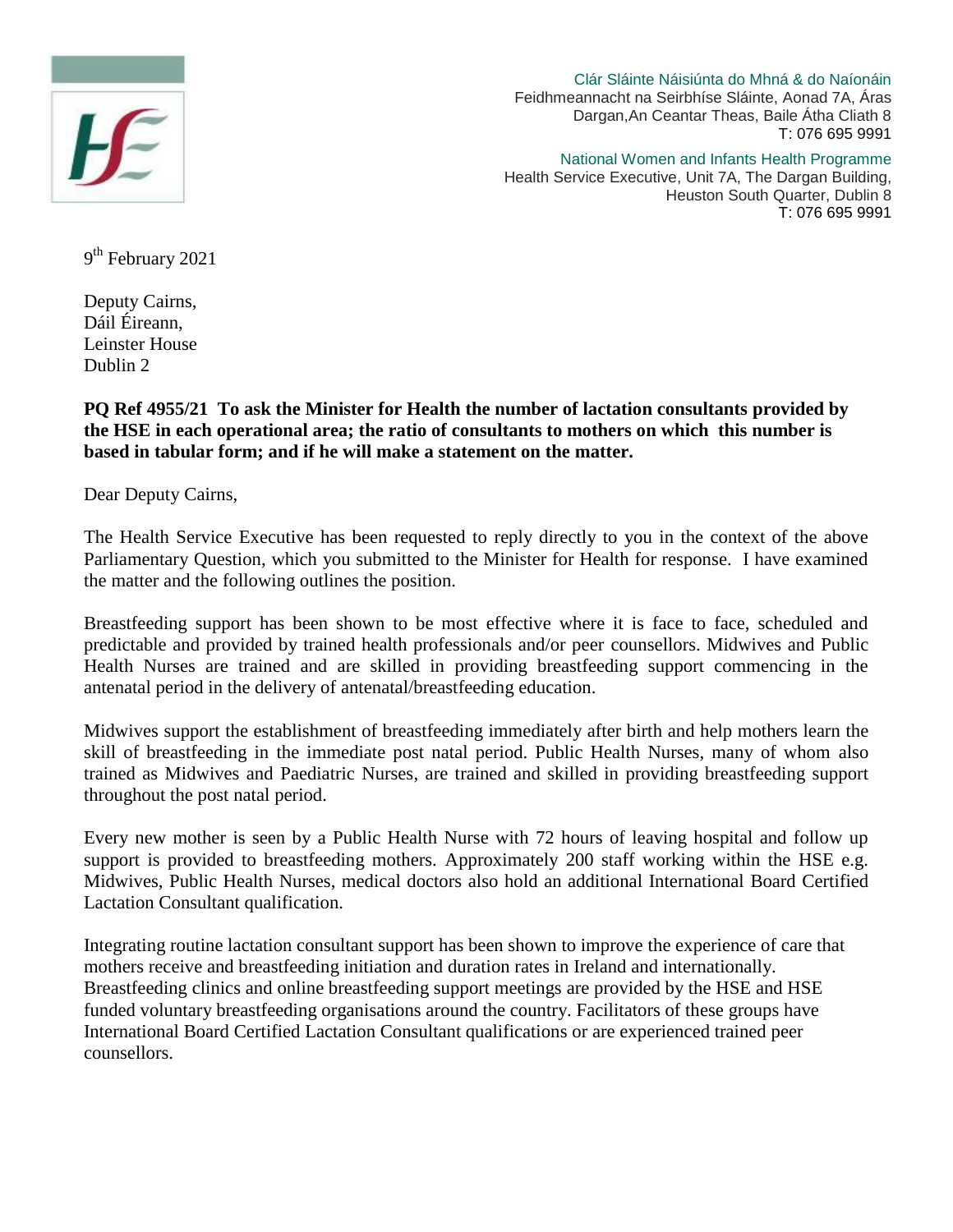The HSE also run a free online breastfeeding advice and information service staffed by experienced International Board Certified Lactation Consultants 7 days a week, there was a 38% increase in demand for the service in 2020 with almost 4,000 breastfeeding questions answered via live chat or e-mail.

In addition to these supports, the HSE also have a cohort of posts based both within maternity services and within public health nursing services which are dedicated lactation consultant posts so as to provide specialised care for mothers experiencing challenges with breastfeeding which is over and above that referenced above. These dedicated posts also support the development of the skills and knowledge of other front line colleagues in the area of breastfeeding. The location and number of these posts is set out below in tabular format in relation to lactation consultants in the area of midwifery and lactation consultants in the area of public health nursing. It is acknowledged that these numbers are low when compared with international staffing benchmarks and that they are gaps in availability throughout the country. However the HSE is committed to addressing same, with further investment to be made in new lactation consultant posts in Mayo General, Sligo General and University College Hospital Galway during the course of 2021.

*Table 1 outlines the location and number of staff working in dedicated breastfeeding roles in maternity services. Data on the ratio of consultants to mothers is not available.*

|                                          | No of midwives/nurses in dedicated |                               |
|------------------------------------------|------------------------------------|-------------------------------|
| Hospital                                 | breastfeeding posts                | <b>Additional Information</b> |
| <b>Ireland East Hospital Group</b>       |                                    |                               |
| National Maternity Hospital Dublin       | 3                                  |                               |
|                                          |                                    |                               |
|                                          |                                    | Post sanctioned, waiting      |
| <b>Wexford Hospital</b>                  |                                    | 0 recruitment                 |
| St. Luke's Hospital Kilkenny             | 1                                  |                               |
| Midland Regional Hospital Mullingar Co   |                                    |                               |
| Westmeath                                | 1                                  |                               |
| <b>Dublin Midlands Hospital Group</b>    |                                    |                               |
| Coombe Women and Infant's University     |                                    |                               |
| <b>Hospital Dublin</b>                   | 3                                  |                               |
| Midland Regional Hospital, Portlaoise    | 1                                  |                               |
| <b>RCSI</b>                              |                                    |                               |
| Rotunda Hospital Dublin                  | 2                                  |                               |
| Our Lady of Lourdes Hospital Drogheda    | 2                                  |                               |
| Cavan General Hospital                   | 2                                  |                               |
| University of Limerick Hospital Group    |                                    |                               |
| University Maternity Hospital Limerick   | 2                                  |                               |
| Saolta Hospital Group                    |                                    |                               |
| University College Hospital Galway       | 1                                  |                               |
|                                          |                                    | Post sanctioned, waiting      |
| Letterkenny General Hospital             |                                    | 0 recruitment                 |
| Mayo General Hospital Castlebar          | 0                                  |                               |
| Sligo General Hospital                   | 0                                  |                               |
| Portiuncula Hospital Ballinasloe         | 1                                  |                               |
| South/ South West Hospital Group         |                                    |                               |
| Cork University Maternity Hospital       | 2                                  |                               |
| South Tipperary General Hospital Clonmel | 1                                  |                               |
| Kerry General Hospital                   | 1                                  |                               |
|                                          |                                    | Post sanctioned, waiting      |
| University Hospital Waterford            |                                    | 0 recruitment                 |